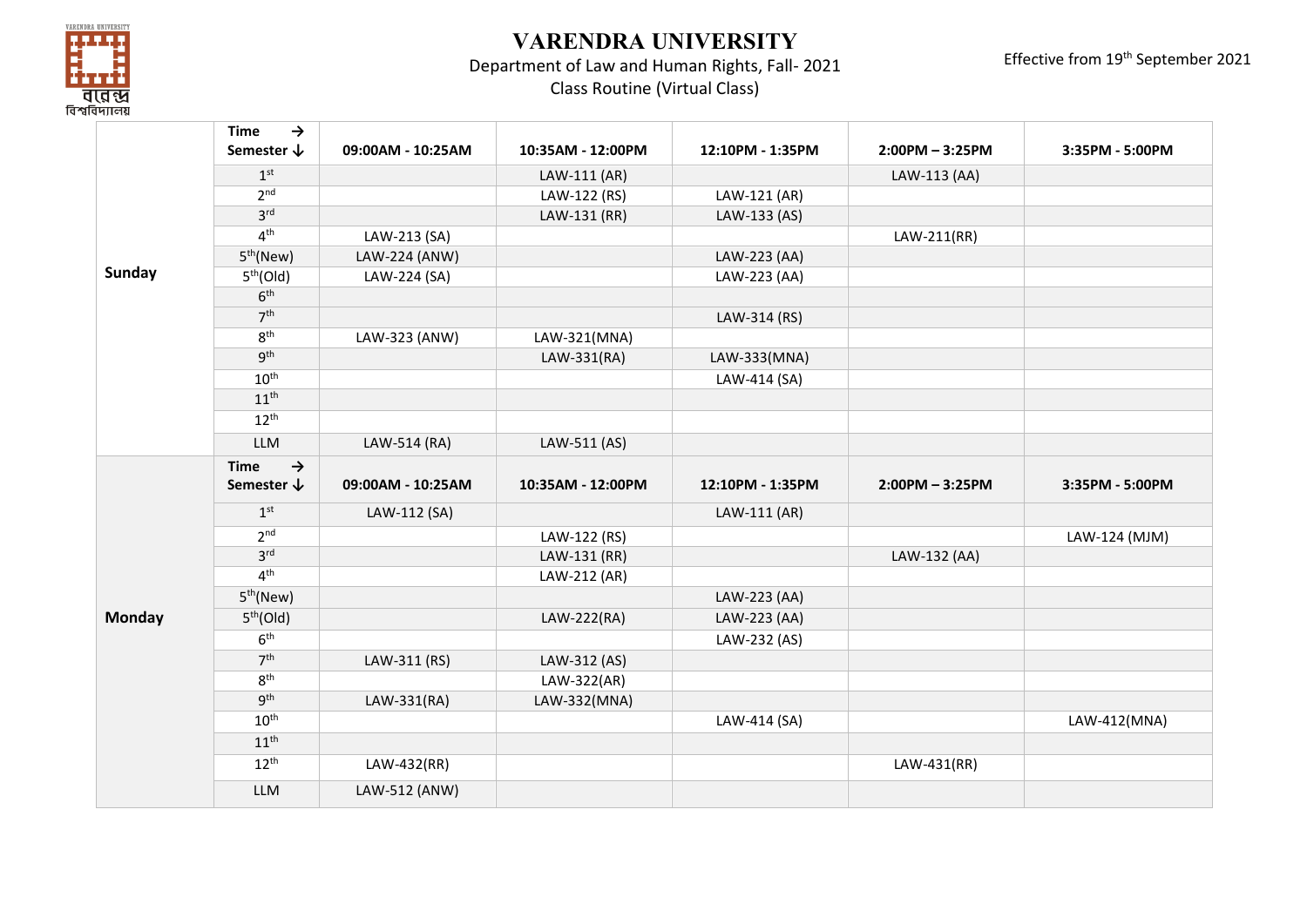| <b>Tuesday</b> | $\rightarrow$<br><b>Time</b><br>Semester $\downarrow$ | 09:00AM - 10:25AM | 10:35AM - 12:00PM               | 12:10PM - 1:35PM             | $2:00PM - 3:25PM$ | 3:35PM - 5:00PM |
|----------------|-------------------------------------------------------|-------------------|---------------------------------|------------------------------|-------------------|-----------------|
|                | 1 <sup>st</sup>                                       |                   |                                 |                              |                   |                 |
|                | 2 <sup>nd</sup>                                       | LAW-123 (SA)      |                                 | LAW-121 (AR)                 |                   |                 |
|                | 3 <sup>rd</sup>                                       |                   | LAW-133 (AS)                    |                              |                   |                 |
|                | 4 <sup>th</sup>                                       |                   |                                 | LAW-211 (RR)                 |                   |                 |
|                | 5 <sup>th</sup> (New)                                 |                   | LAW-221 (AR)                    | LAW-222 (AS)                 |                   |                 |
|                | 5 <sup>th</sup> (Old)                                 |                   |                                 | LAW-221 (AS)                 |                   |                 |
|                | 6 <sup>th</sup>                                       | LAW-231 (RR)      |                                 | LAW-233 (RS)                 |                   |                 |
|                | 7 <sup>th</sup>                                       |                   | LAW-311 (RS)                    | LAW-313 (SA)                 |                   |                 |
|                | $8^{\text{th}}$                                       |                   |                                 |                              | LAW-324 (AA)      |                 |
|                | 9 <sup>th</sup>                                       |                   | LAW-333(MNA)                    |                              |                   |                 |
|                | $10^{\text{th}}$                                      |                   |                                 | LAW-413 (AA)                 |                   |                 |
|                | 11 <sup>th</sup>                                      | LAW-423(RA)       |                                 | LAW-421(MNA)                 |                   |                 |
|                | $12^{th}$                                             |                   |                                 |                              |                   |                 |
|                | LLM                                                   |                   | LAW-514 (RA)                    |                              |                   |                 |
|                |                                                       |                   |                                 |                              |                   | <b>VUMCC</b>    |
|                |                                                       |                   |                                 |                              |                   |                 |
|                | <b>Time</b><br>$\rightarrow$                          |                   |                                 |                              |                   |                 |
|                | Semester $\downarrow$                                 | 09:00AM - 10:25AM | 10:35AM - 12:00PM               | 12:10PM - 1:35PM             | $2:00PM - 3:25PM$ | 3:35PM - 5:00PM |
|                | 1 <sup>st</sup>                                       |                   | LAW-114 (CSE)                   |                              |                   |                 |
|                | 2 <sub>nd</sub>                                       | LAW-123 (SA)      | $(11:35-1:00)$<br>LAW-124 (MJM) |                              |                   |                 |
|                |                                                       |                   | $(11:35-1:00)$                  |                              |                   |                 |
|                | 3 <sup>rd</sup>                                       |                   |                                 |                              | LAW-132 (AA)      |                 |
| Wednesday      | 4 <sup>th</sup>                                       |                   | LAW-214 (RS)                    | LAW-213(SA)                  |                   |                 |
|                | 5 <sup>th</sup> (New)<br>5 <sup>th</sup> (Old)        |                   | LAW-224(ANW)                    | LAW-221 (AR)<br>LAW-224 (SA) |                   |                 |
|                | 6 <sup>th</sup>                                       |                   | LAW-231(RR)                     | LAW-233 (RS)                 |                   |                 |
|                | 7 <sup>th</sup>                                       |                   |                                 | LAW-312 (AS)                 | LAW-513(RR)       |                 |
|                | 8 <sup>th</sup>                                       |                   | LAW-323(ANW)                    | LAW-324 (AA)                 |                   |                 |
|                | 9 <sup>th</sup>                                       |                   | LAW-332(MNA)                    |                              |                   |                 |
|                | $10^{\text{th}}$                                      |                   | LAW-411(RA)                     |                              |                   | LAW-412(MNA)    |
|                | $11^{\text{th}}$                                      | LAW-423(RA)       | LAW-422 (AR)                    |                              |                   |                 |
|                | $12^{th}$                                             | LAW-432(RR)       |                                 |                              |                   |                 |